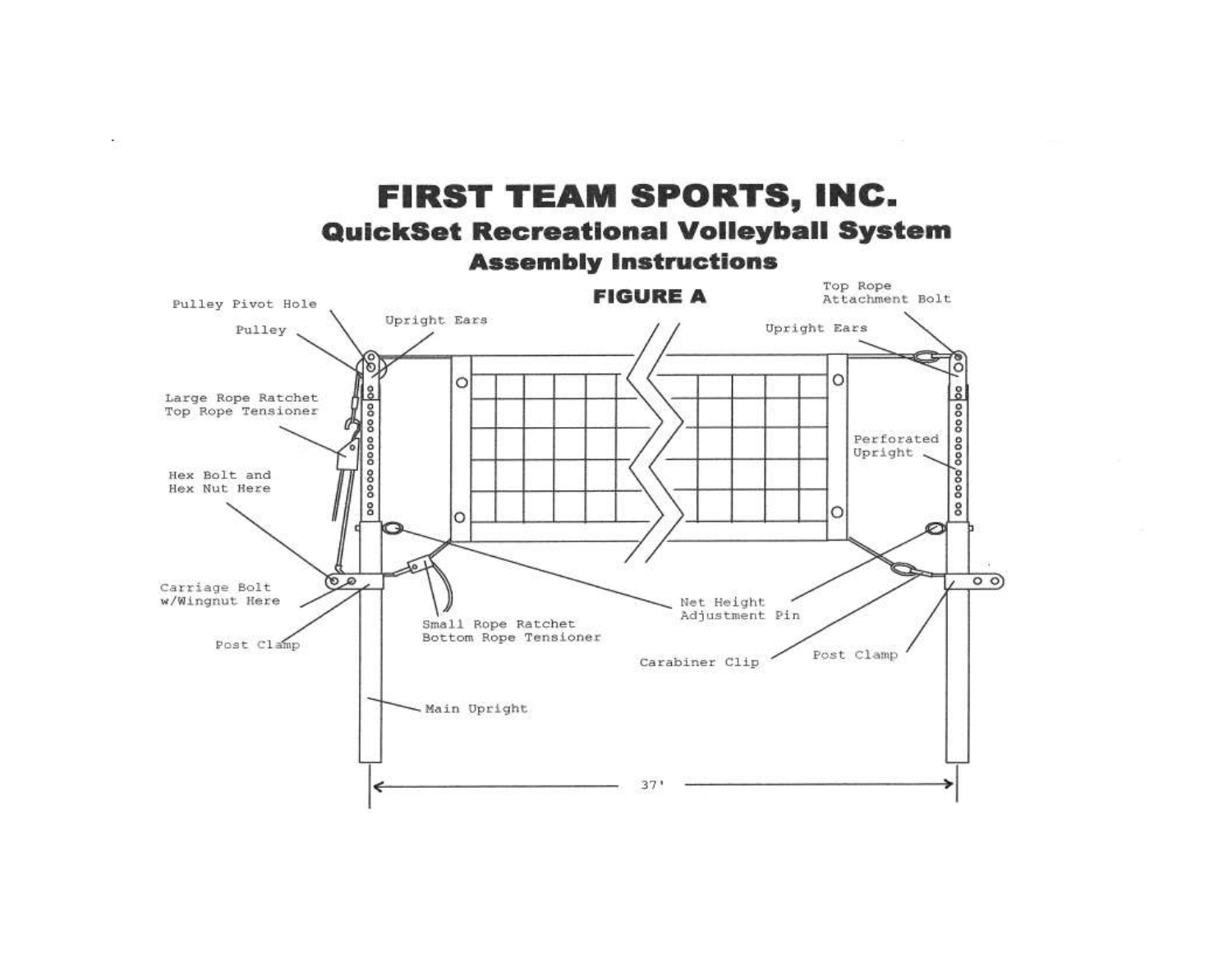## **First Team Sports, Inc. QUICKSET Recreational Volleyball System**

### **BILL OF MATERIALS**

| A            | $\overline{2}$ | Quickset Main Upright              | J | 2             | 3/8"x 2 3/4" Hex Bolt                       |
|--------------|----------------|------------------------------------|---|---------------|---------------------------------------------|
| B            | 2              | <b>Quickset Perforated Upright</b> | K | 2             | $3/8$ " x 2 $\frac{3}{4}$ " Carriage Bolt   |
| $\mathsf{C}$ | 4              | <b>Upright Ear</b>                 |   | 5             | 3/8"x 2 1/2" Hex Bolt                       |
| D            | $\overline{2}$ | Post Clamp                         | M | 2             | 3/8" Wingnut                                |
| E            |                | Pulley                             | N |               | 3/8" Centerlock nut                         |
| F            |                | Large Rope Ratchet                 |   |               | $\frac{1}{2}$ "x 2 $\frac{1}{2}$ " Hex Bolt |
| G            |                | <b>Small Rope Ratchet</b>          | P |               | 1/2" Centerlock nut                         |
| Н            | 2              | <b>Carabiner Clip</b>              | Q | 2             | 3/8" x 2 1/2" Cotterless Pin                |
|              |                | <b>Volleyball Net</b>              | R | $\mathcal{P}$ | <b>Pulley Spacer</b>                        |
|              |                |                                    |   |               |                                             |

NOTE: The above bill of materials applies to the volleyball system itself. Additional components may be included with your order such as upright padding, floor sockets, or ground stems. Bill of materials and installation instructions are included (if necessary) with any additional products provided with your order.

Inspect all contents prior to installation. Report any missing parts to First Team customer service immediately, 1-888-884-6677.

### **READ ALL INSTRUCTIONS BEFORE PROCEEDING!**

- ------------------------------------------------------------------------------------------------------------
- 1. Remove Volleyball Posts from packing.
- 2. Locate and identify the "Main Posts" and "Perforated Uprights"
- 3. Insert one end of the Perforated Upright approximately 18" into the end of the Main Post with the 3/8" hole drilled through it as shown in Figure A.
- 4. Line up the holes in the Perforated Upright with the hole drilled through the Main Upright and secure using the 3/8" Cotterless Pin provided. (It does not matter which holes you pin the unit in for now)
- 5. Repeat steps 3 and 4 for the other Main Upright and Perforated Upright trying your best to match the length of the first assembly.
- 6. Using (4)  $3/8$ "x 2  $\frac{1}{2}$ " hex bolts and (4)  $3/8$ " Centerlock nuts, bolt two Upright Ears to the top of each Perforated Upright. Be sure to bolt the ears to the two top 3/8" holes in the Perforated Upright as shown in Figure A.
- 7. Next, secure the Pulley to the top of one of the Upright assemblies using (1)  $\frac{1}{2}$ "x 2  $\frac{1}{2}$ " Hex bolt and Centerlock nut. (2) Pulley Spacers are included. Use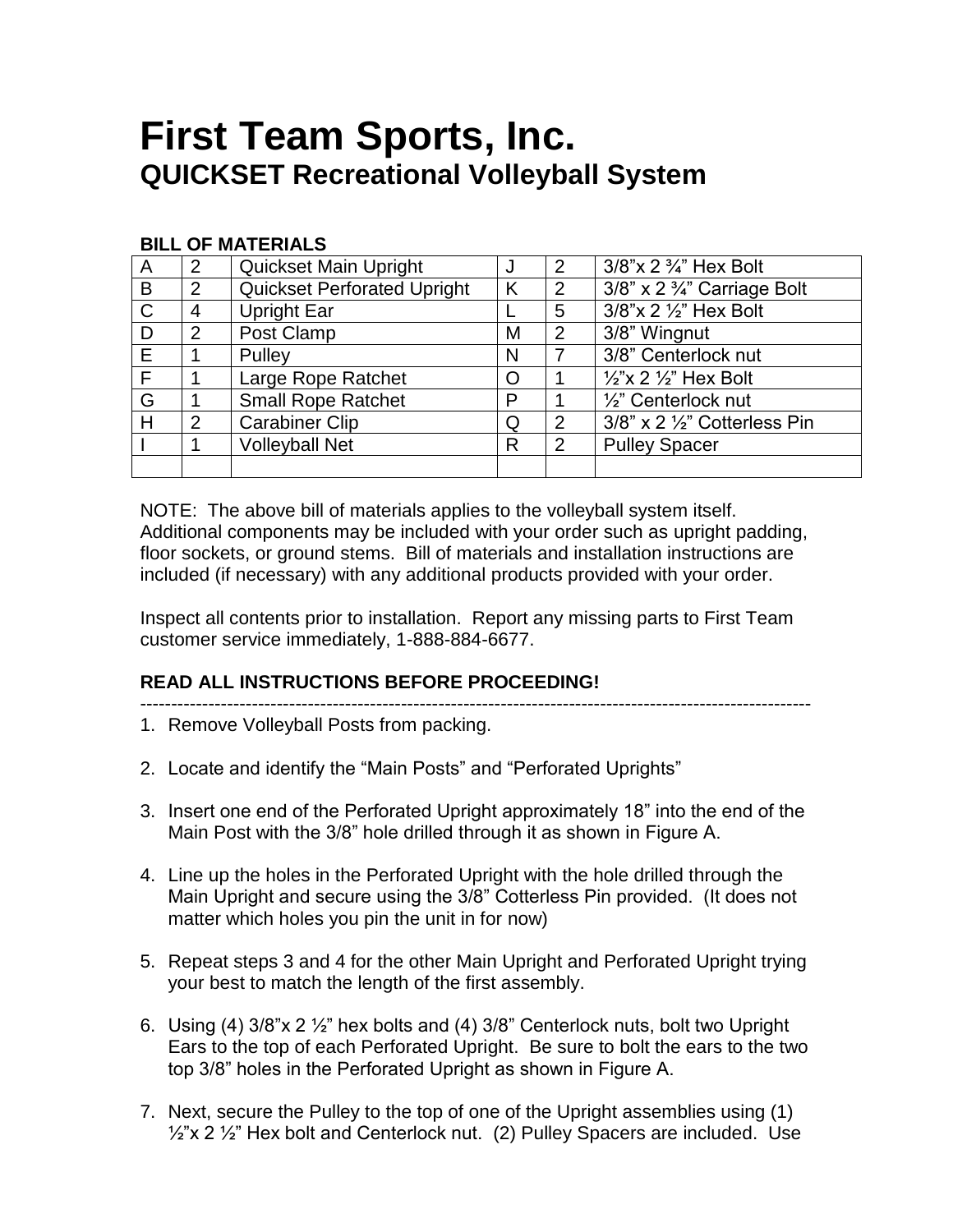these spacers to keep pulley "centered" between the upright ears. You will place (1) spacer on either side of the pulley.

- 8. On the opposite Upright pass (1)  $3/8$ " x 2  $\frac{1}{2}$ " hex bolt through the topmost hole in the Upright Ears and secure it in place using a 3/8" Centerlock nut. DO NOT OVERTIGHTEN!
- 9. Next, slide (1) Post Clamp onto each Upright as shown in Figure A. Secure each Post Clamp to Upright using (1) 3/8" x 2 ¾" Carriage Bolt and 3/8" Wingnut in the hole shown in Figure A. Tighten Wingnut until Post Clamp is tight enough that it will not move.
- 10. Then, ON THE POST WITH THE PULLEY, attach (1) 3/8" x 2 ¾" Hex Bolt and (1) 3/8" Centerlock nut to the holes furthest out on the Post Clamp.

AT THIS POINT – You must determine what type of ground attachment parts you purchased with your QUICKSET unit. The two types of ground attachment packages are listed below.

**QuickSet-PM** – Comes with ground stem attachments that can be cemented into the ground for a permanent QuickSet installation. (requires drilling)

**QuickSet-NP** – Same as QuickSet-PM excluding post pads

**QuickSet-SP** – Includes same ground stem attachments as QuickSet-PM, but also includes our Floor Sockets which can be installed indoors or outdoors that allow removal and storage when QuickSet is not in use.

Follow the installation instructions pertaining to your ground attachments from this point forward.

### **QuickSet-PM**

Unpack your QuickSet ground anchors.

Using the Volleyball Diagram provided, determine where each Upright is to be located. Remember, each post should be approximately 37' apart.

Once, you have your Upright locations marked. Dig a hole approximately 12" in diameter x 30" deep.

Fill each hole with wet concrete and submerge each ground anchor into the wet concrete until both round discs are covered with concrete leaving the square tubing exposed ABOVE concrete level. BE CERTAIN THE GROUND ANCHORS ARE SQUARE TO EACH OTHER AND SQUARE TO THE PLAYING COURT! See Figure C. Ground Stems MUST be PLUMB and SQUARE!!

STOP!! STOP!! STOP!! - Allow concrete to cure for 7 days.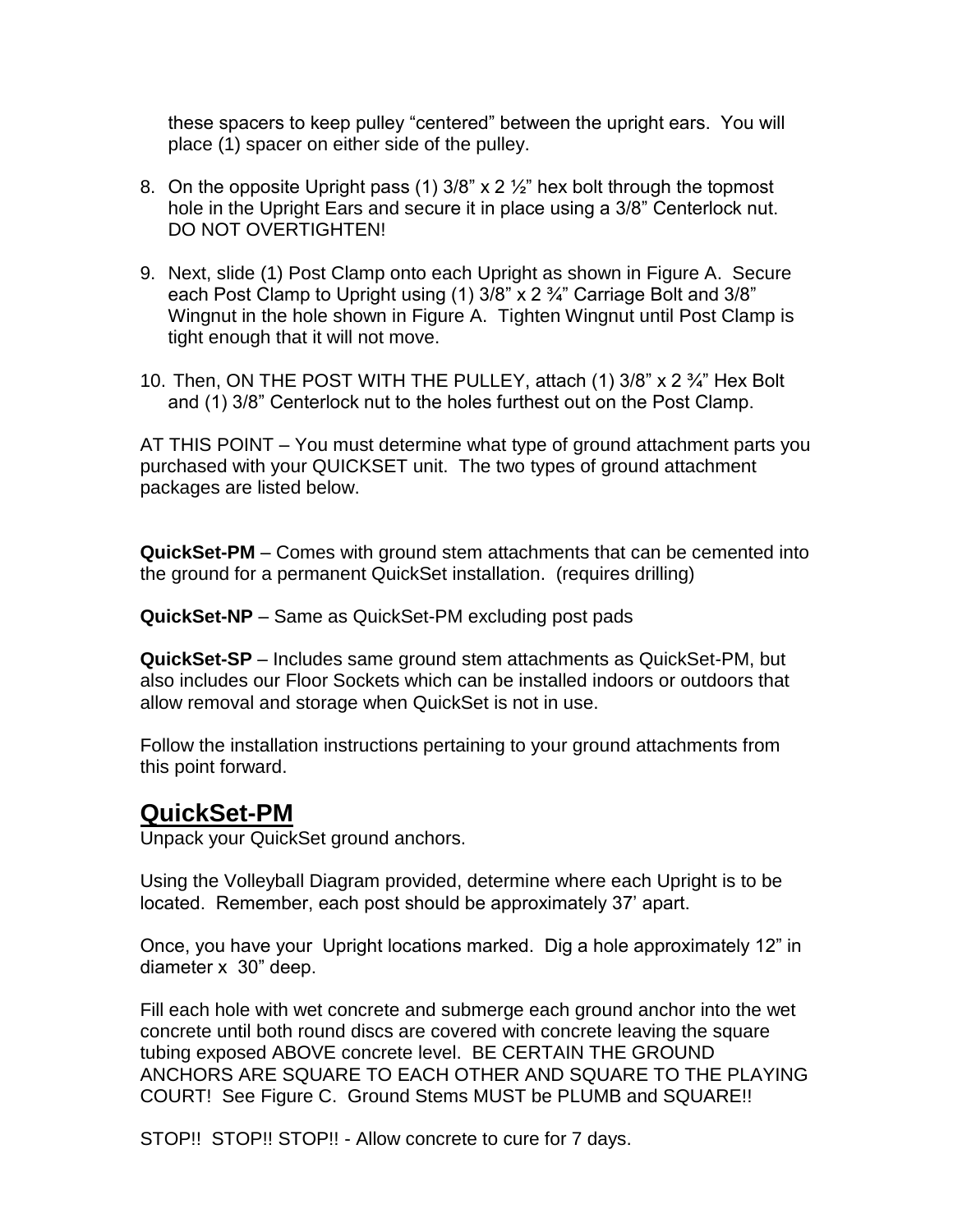After concrete has cured for full 7 days, slide each Upright down over top of each Ground Anchor with Post Clamps facing AWAY from playing court as shown in Figure A.

TIP: You may choose to drill through Uprights/Ground Anchors and bolt them together to prevent unwanted Upright removal.

### **FROM HERE JUMP TO – "NET ATTACHMENT"**

## **QuickSet – SP**

Your QuickSet system came with two Ground/Floor Sockets with hinged chrome lids. Unpack these Floor sockets and follow the installation instructions that pertain to your particular application.

After the concrete has cured. Open the lid of each Floor Socket and insert one Ground Anchor into each Socket. (square tubing should extend up out the top of the Socket)

Slide each Upright down over top of each Ground Anchor with Post Clamps facing AWAY from playing court as shown in Figure A.

### **FROM HERE JUMP TO – "NET ATTACHMENT"**

# **NET ATTACHMENT**

- 11.Unpack Volleyball Net. Lay net out flat on the floor. Notice that the ropes are different lengths. The TOP of the net is the side with the SHORTER rope, called the TOP ROPE. Your TOP ROPE should have a loop at each end. The BOTTOM ROPE should be longer than the top and should have only one loop. Slide dowels into side tape pouches.
- 12. Attach (2) Carabiner Clips to the end of the net that has a loop at the top and at the bottom.
- 13. Next, using the Carabiner Clip, attach the TOP ROPE to the TOP ROPE ATTACHMENT BOLT at the top of the Post as shown in Figure A.
- 14. Drape the other end of the TOP ROPE over the Net Pulley at the top of the other post.
- 15.Next, remove the Net Height Adjustment Pin on each Upright and telescope up or down to the approximate desired playing height. Replace pins.
- 16. Slide each Post Clamp to a height approximately 3" below bottom of net and clamp tight with Wingnut.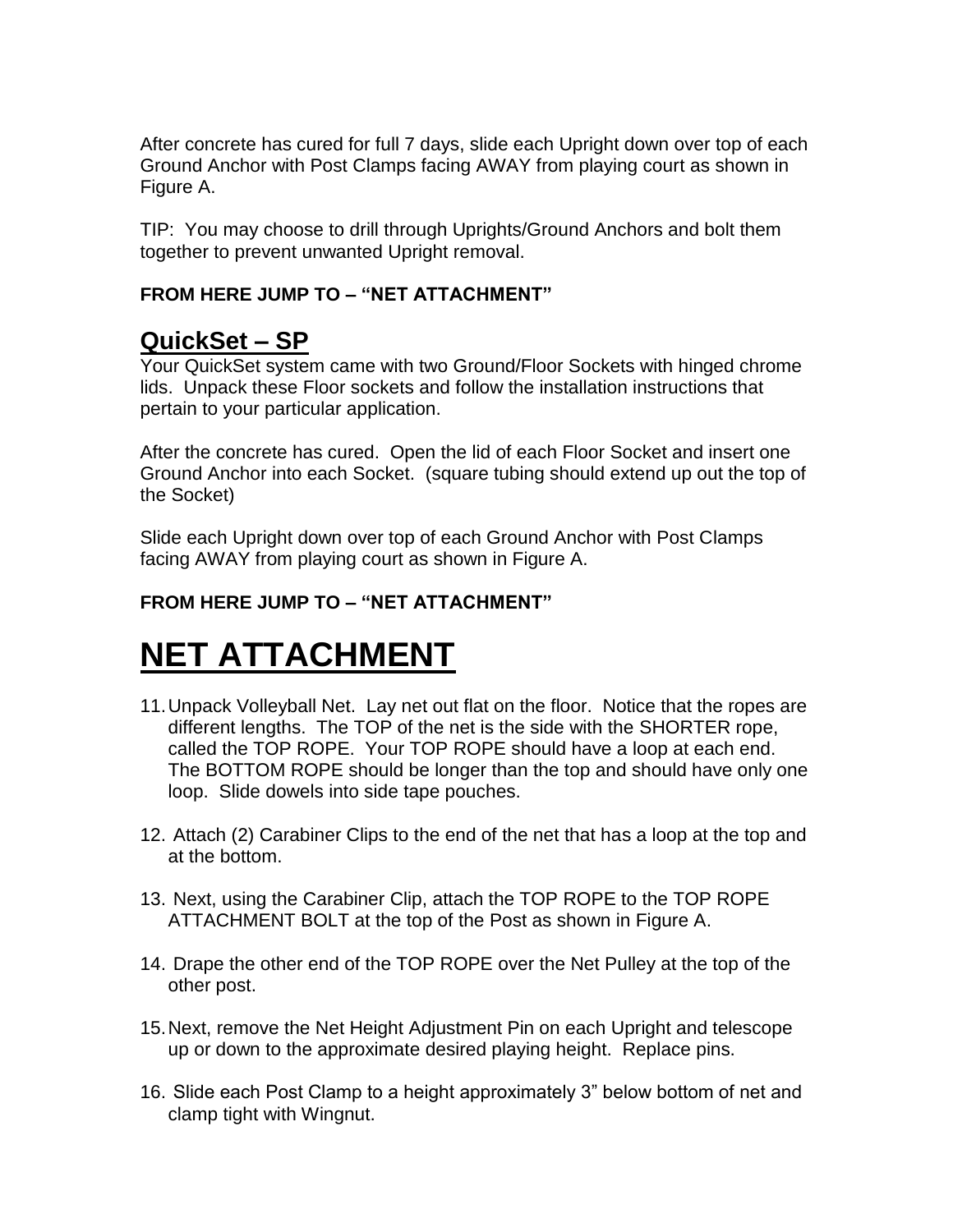- 17. Connect TOP ROPE to outermost bolt on Post Clamp using the LARGE rope ratchet as shown in Figure A. (You may need to attach provided "S" hook to one end of the rope. Follow instructions on rope ratchet casing to feed rope through rope ratchet.)
- 18. Attach looped end of the BOTTOM ROPE to the opposite Post Clamp using a Carabiner Clip.
- 19. Locate the Small Rope Tensioner. Thread BOTTOM ROPE through Rope Tensioner as indicated on the tensioner's plastic casing, or see Figure B.
- 20. Connect SMALL rope tensioner to the bent tab on the Post Clamp as shown in Figure A.
- 21. Tension TOP ROPE by tensioning the LARGE ROPE RATCHET. When tension is sufficient, tighten the SMALL ROPE RATCHET as well. NOTE: The SMALL rope ratchet need NOT be tensioned to the same degree as the LARGE. (About  $\frac{1}{2}$  -  $\frac{3}{4}$  tension is adequate)
- 22.Attach Padding to Uprights if applicable.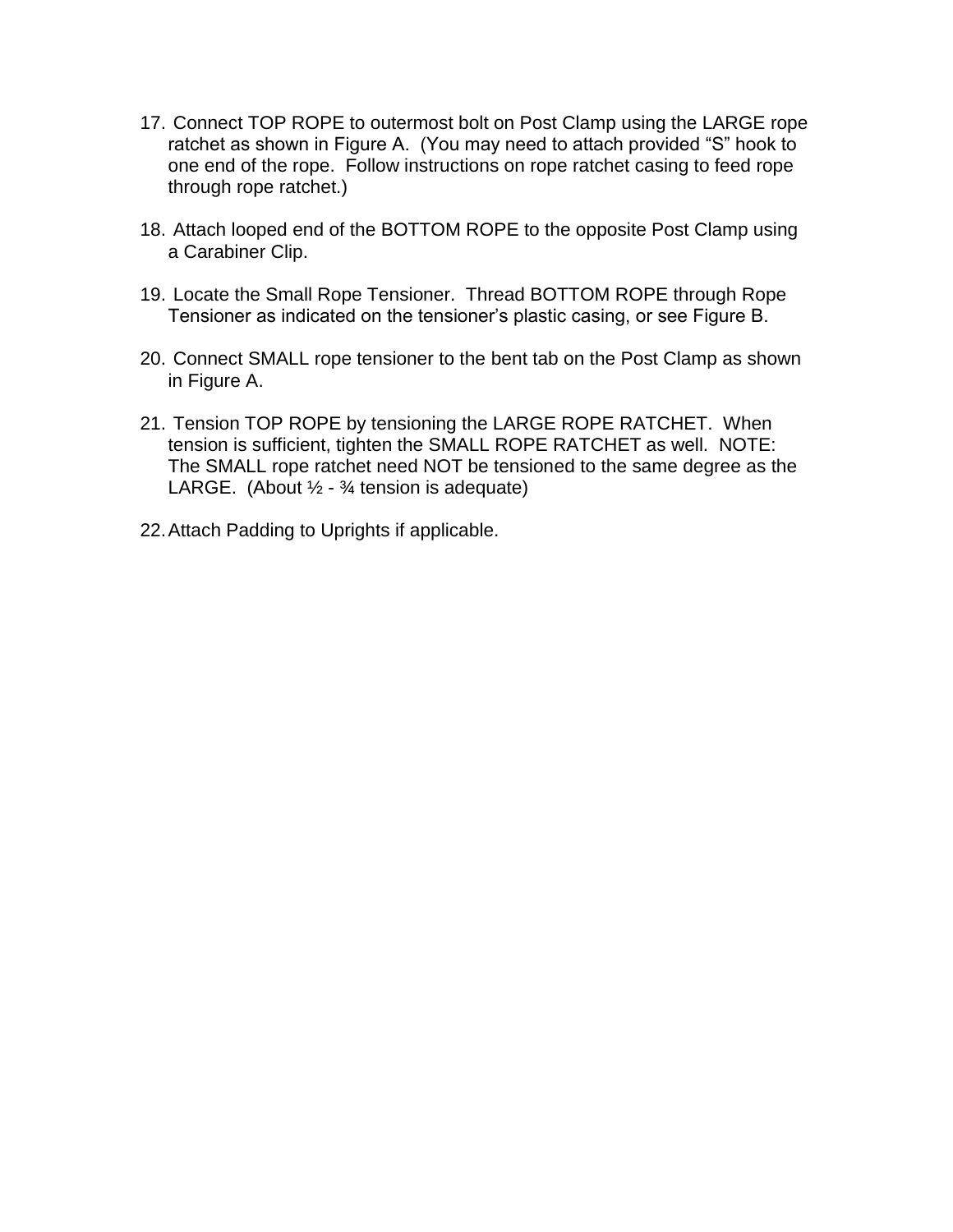### **QuickSet Volleyball Systems**

#### **Assembly Instructions**

 $\sim$ 

### **FIGURE B**

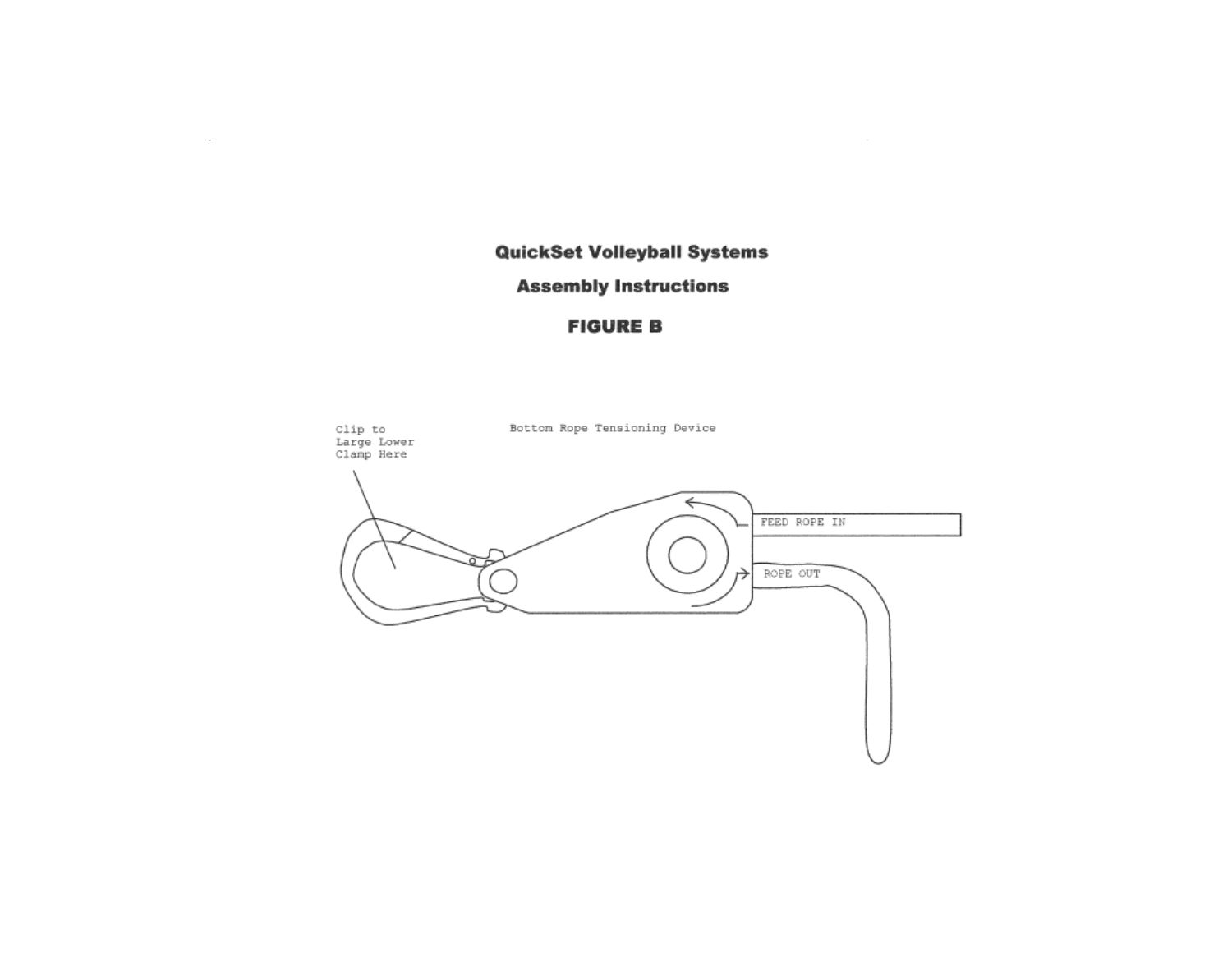#### QUICKSET FIGURE C

 $\bar{z}$ 

(For QUICKSET-PM Packages Only)